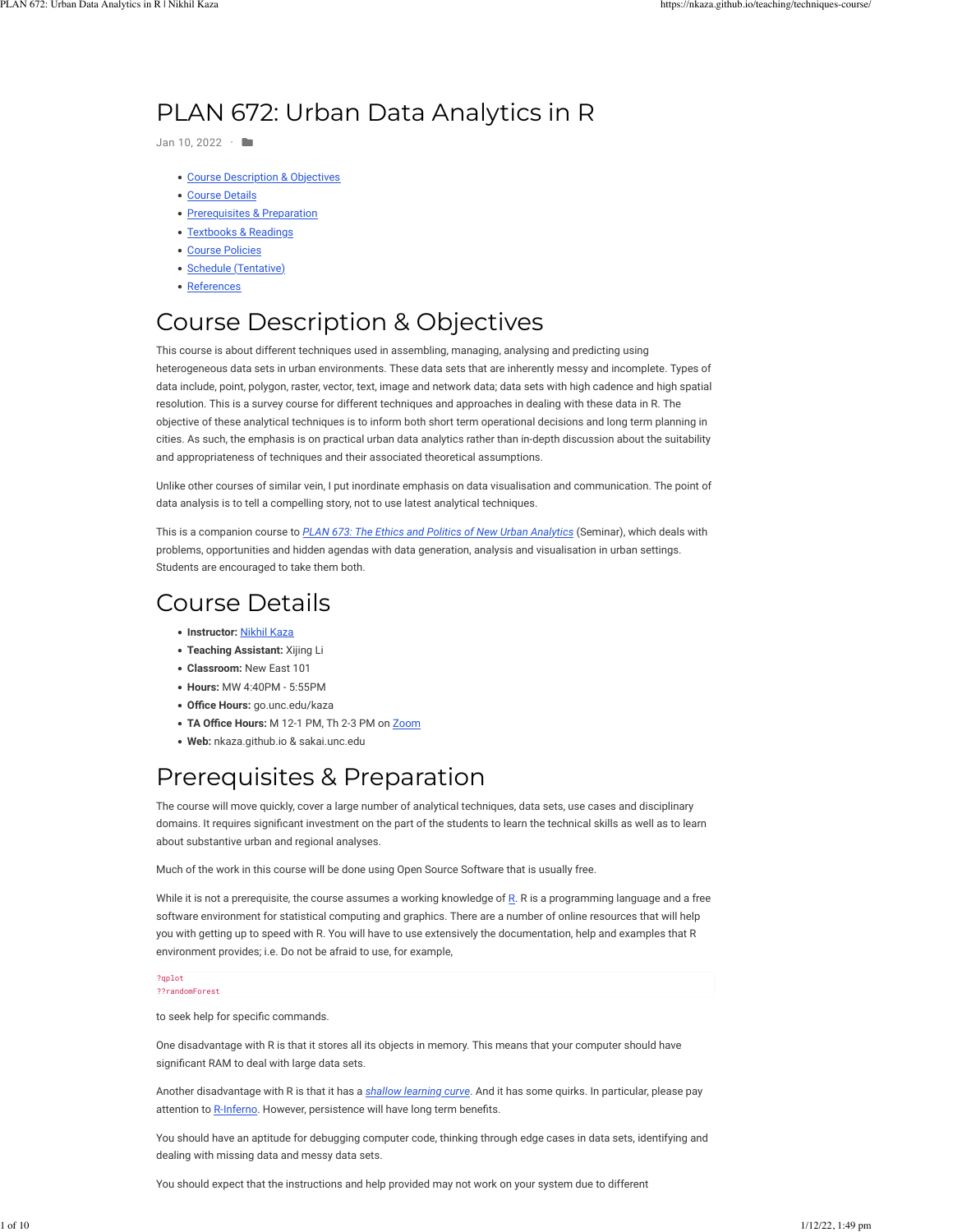configurations, mismatched data types and differences in libraries. You should have an aptitude to troubleshoot the problems and figure out workarounds.

It may be helpful to go through the materials from [STOR 320: Introduction to Data Science](https://supermariogiacomazzo.github.io/STOR320_WEBSITE/)

## Textbooks & Readings

The following books are used implicitly in the class. You are not required to buy any of them but they are very useful to have on your bookshelf.

*Brewer, Cynthia A. (2015). Designing Better Maps: A Guide for GIS Users. 2 edition. Redlands, California: Esri Press. ISBN: 978-1-58948-440-5.*

*Few, Stephen (2015). Signal: Understanding What Matters in a World of Noise. Burlingame, California: Analytics Press. ISBN: 978-1-938377-05-1.*

*Tufte, E. R (2001). The Visual Display of Quantitative Information. Cheshire, CT: Graphics Press.*

*Wickham, Hadley (2016). Ggplot2: Elegant Graphics for Data Analysis. Springer-Verlag New York. ISBN: 978-3-319-24277-4. URL: [https://ggplot2.tidyverse.org.](https://ggplot2.tidyverse.org/)*

All the above books are about principles of information display and design rather than about data analysis techniques. Information visualisation is very important and much more so than analytical techniques though enough attention is not devoted to them. While we may not be using these textbooks explicitly in weekly readings, you are expected to critically engage with the materials and thoughtfully follow the principles laid out in the books throughout the course.

For general purpose statistics, I have always enjoyed Tim Harford's podcast called [More or Less](https://www.bbc.co.uk/programmes/p02nrss1/episodes/downloads). He has a recent book out that succinctly details the attitudes you want to take towards data analysis and telling stories with data. I highly recommend his new book.

*Harford, Tim (2021). The Data Detective: Ten Easy Rules to Make Sense of Statistics. New York: Riverhead Books. ISBN: 978-0-593-08459-5.*

The following books will get you started on some analytical techniques and can serve as a reference.

Bivand, Roger S., Edzer Pebesma, and Virgilio GÂfÂ<sup>3</sup>mez-Rubio (2013). Applied Spatial Data Analysis with R. 2nd *ed. 2013 edition. New York Heidelberg Dordrecht London: Springer. ISBN: 978-1-4614-7617-7.*

*Grolemund, Garrett and Hadley Wickham (2017). R for Data Science. first. Sebastapol, CA: O' Reilly. URL: <http://r4ds.had.co.nz/> (visited on May. 25, 2018).*

The following book is excellent for covering the latest techniques for Geospatial data in R

*Lovelace, Robin, Jakub Nowosad, and Jannes Muenchow (2019). Geocomputation with R. 1 edition. Boca Raton: Chapman and Hall/CRC. ISBN: 978-1-138-30451-2. URL:<https://geocompr.robinlovelace.net/>(visited on Dec. 01, 2019).*

## Course Policies

The following set of course policies is not meant as an exhaustive list. If in doubt, ask for permission and clarification

## Logistics

- !"Your health and well-being is of paramount importance. You may also be primary care givers and might have substantial and increased demands on your time. You may not be able meet the requirements of the course, for any number of other reasons. Reach out to me, if you need any help, including if you need extensions or want to take an Incomplete or deal with it differently. I will deal with these on ad-hoc basis.
- . I don't need any advance notification for intermittent absences. You should make appropriate judgments based on your health and your peers. However, you are responsible for keeping up with the material. Because the materials are posted on-line and in advance, you should be able to work through the code. If you have issues, please use Microsoft Teams, Office Hours and other resources available to you.
- !"Microsoft Teams will be used for troubleshooting and announcements. Sakai will continue to be used for HW, lab and assignment submissions. In addition, please create an account on [rstudio.cloud](https://rstudio.cloud/) (see below). You can sign in using your Github login.
- !"You should expect that the datasets you will need to download may not be available, because of server outages and lack of personnel to attend to these outages. We will cross those bridges, when we get to them.
- . All bets are off, if I fall ill. Hopefully, there is enough course infrastructure already set up for you to achieve the learning objectives on your own. The department will figure out how to assign grades, in that eventuality.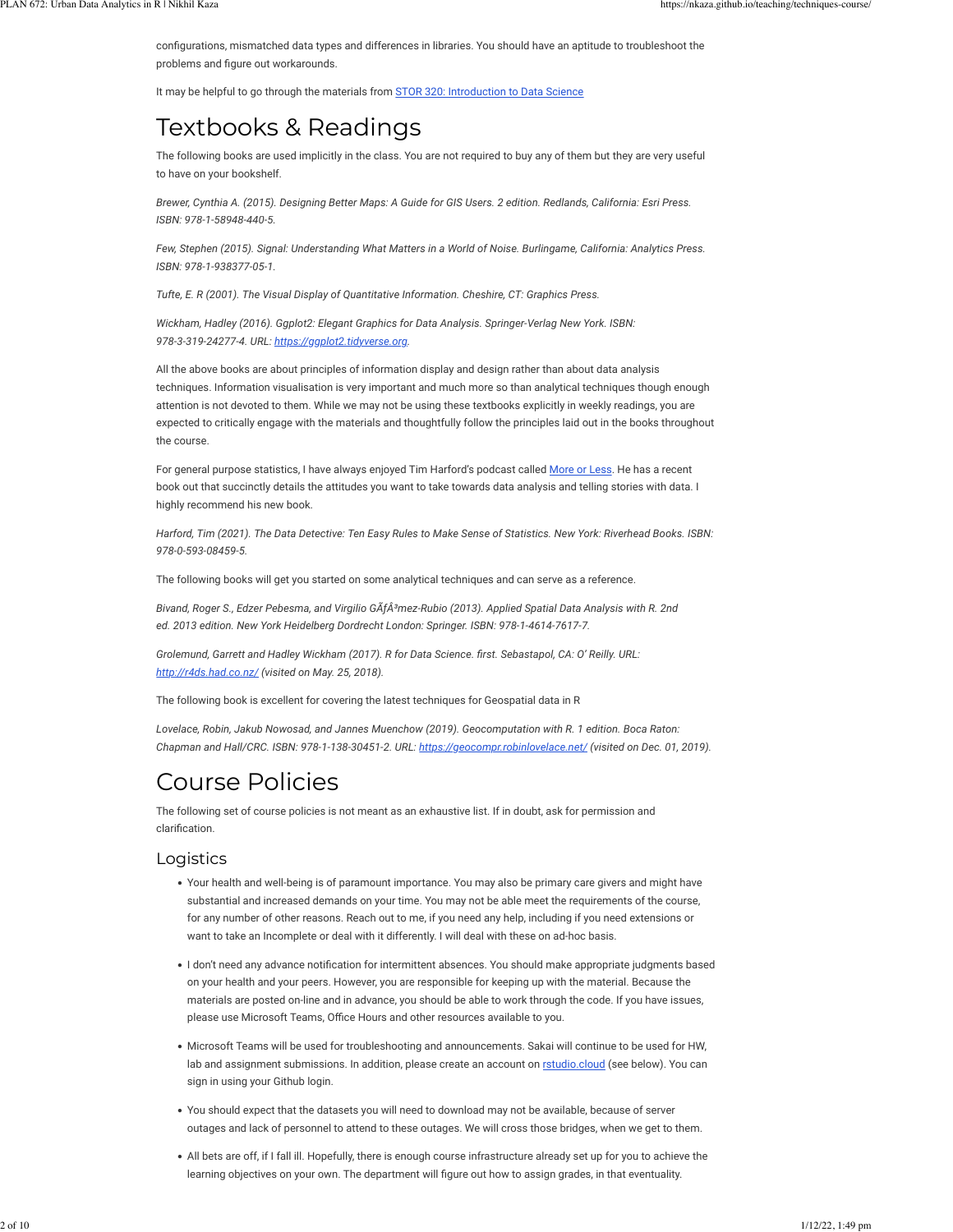## Deadlines & Extension Requests

Completed lab session materials are due by the end of lab (6 PM) in Sakai. You only need to submit one lab work for each topic.

Homework assigned for the week is due on the deadline specified in Sakai.

If there is a reason to extend the deadline for the entire class, please discuss with me at least a week ahead and make a cogent case.

All labs and homework needs to be submitted as two files 1) a R markdown file (\*.Rmd) and 2) html output (\*.html) of the Markdown file.

## Readings/Resources

The weekly readings are provided as resources and references. You are not required to read all the materials in detail. But the readings are useful to learn the material in depth and troubleshoot some issues. In some cases, the software and techniques in the Resources may be dated. Please use the web to adapt and update them.

## Tutorials

Often labs are accompanied by tutorials. The tutorials are usually self-contained and self-explanatory. In R, there are multiple ways to achieve the results, each with their own advantages and disadvantages. The tutorials may include different ways of data munging and analysis to expose you to different techniques. It is not implied that one is better than the others, though we all have our own preferences. If in doubt, rely on [benchmarking](https://www.alexejgossmann.com/benchmarking_r/).

## Equipment

We will conduct the class in the New East lab. However, it would be helpful if every student has a working laptop that has [R](https://www.r-project.org/) and [Rstudio](https://www.rstudio.com/) installed. The laptops should have sufficient memory and processing speed to deal with large data sets. If you have access to no such equipment, please see me immediately to discuss options.

## Grading

While all assignments are posted on this website, they are to be submitted exclusively on Sakai and on time. Please refrain from emailing your submissions to the instructor or the TA.

I am going to use a 'Specification Grading' in this course.

- Lab reports to be submitted at the end of the class (6 PM). (Individual/Collaborative)
- !"(Mostly) weekly homework (HW) programming assignments (Individual/Collaborative)
- !"Critique of a data visualisation. (Assignment 1) (Group)
- Final term project. (Assignment 2) (Individual)

The assignments will be graded on an Satisfactory/Unsatisfactory scale. Satisfactory grade is equivalent to a B+ letter grade. The focus of these assignments is on learning outcomes such as mastery of the material, making innovative connections in the material and on-time submission.

You will need to achieve Satisfactory grades on at least 5 HW and 5 labs and at least one of the major assignments to achieve a L (equivalent to a C grade). Fewer than 4 Satisfactory grades in labs and HW will result in a failing grade. In addition to the Satisfactory grades in 7 labs and 7 HW, Satisfactory grades should be achieved in the both the major assignments to achieve a P.

Exceptional performance in the final term project, in addition to Satisfactory grade in 9 labs and 9 HW the other requirements, will result in H/A grade.

This grading scale will be adjusted if the deliverables change depending course progress.

## Consent to Share

I am reserving the right to post your ungraded submissions (including HW) in Sakai (restricted to the class) for current and future students, as examples, without comment or recommendation. If you wish to decline to consent, please send me a note. No explanation is necessary and opting out does not affect your grades.

## Attendance and Participation

If you don't attend classes, but submit the requirements on time, there is no penalty. Group assignments will get a single grade for the group. Continuous absences that affect the progress in the course should be discussed with the instructor to figure out remedial action.

## E-mail

Sakai messaging system should be the preferred way to communicate with the instructor. Before you email either of us about homework or lab sessions, you should use resources on the web and on Sakai. Google, Stack Overflow and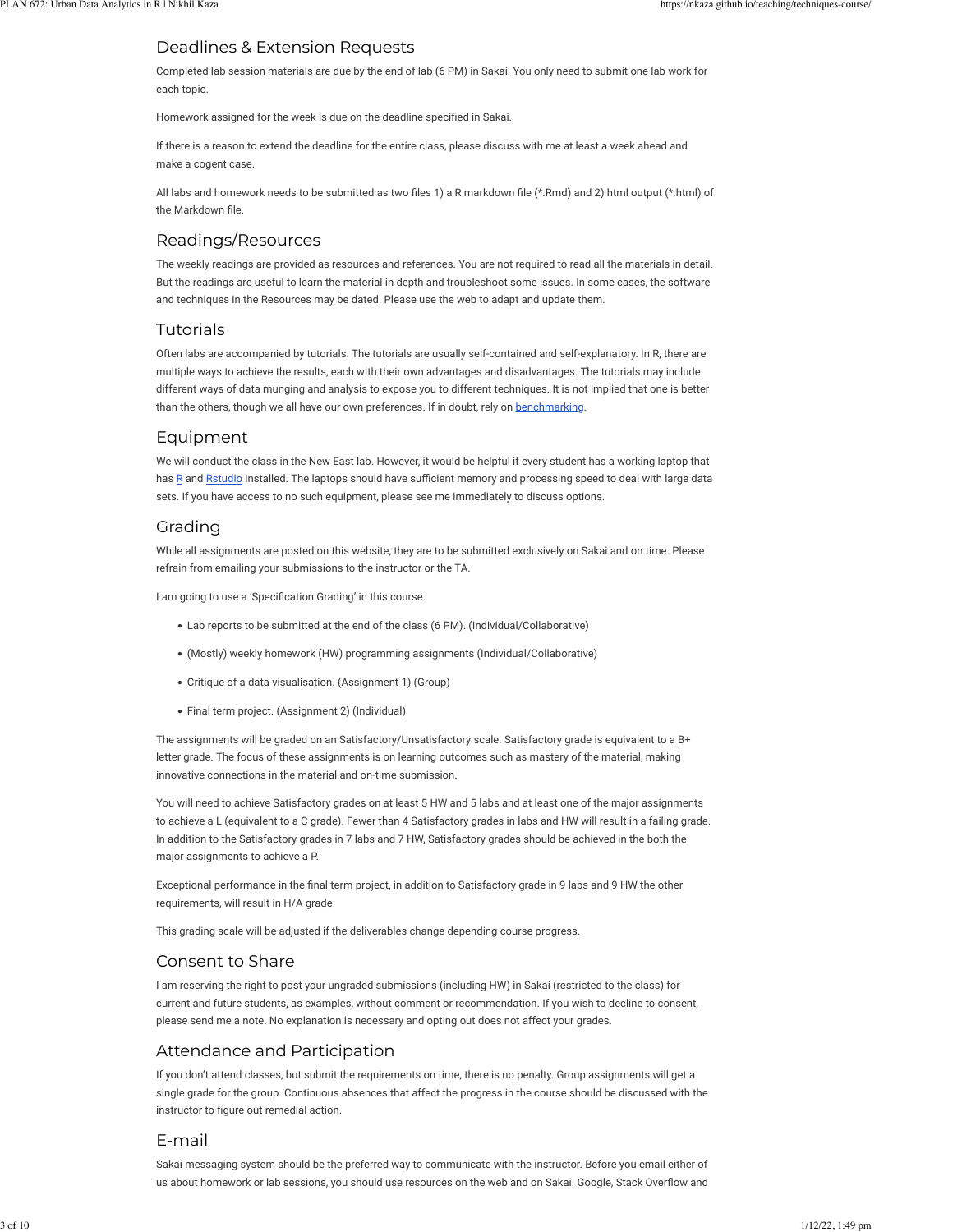#### [Microsoft Teams](https://teams.microsoft.com/l/team/19%3aNkXCQbygFozl8aV0IqzNPKvZiwy4N0WPBtL9a7XTsPA1%40thread.tacv2/conversations?groupId=f82e1428-94d4-4019-97fb-38d4e694e3e7&tenantId=58b3d54f-16c9-42d3-af08-1fcabd095666) are your friends.

## Asynchronous Communication & Troubleshooting

We will use Microsoft Teams for asynchronous communication and troubleshooting. We can follow guidelines like these that allow you to get to answers quickly:

- . https://stackoverflow.com/help/how-to-ask
- . <https://codereview.stackexchange.com/help/how-to-ask>

We will use [RStudio Cloud](https://rstudio.cloud/) for troubleshooting in this course. Think of RStudio Cloud as an instance of RStudio in the cloud where you can share not only your script but also the whole environment. This increases the likelihood that others can replicate your results or troubles. [Instructions are located here.](https://nkaza.github.io/teaching/remote-instruction-672/)

## Academic Conduct

I firmly believe in learning from your peers and from others. All homework and lab submissions could benefit from collaborations, however, the submissions are individual. This means that interpreting the data and the results, producing the visualisations, drawing appropriate conclusions from the data, is necessarily individual even when the strategies can be discussed and developed with others. **All help including fragments of borrowed code**, however, should be explicitly acknowledged. Severe penalties are imposed for non-attribution. In particular, please pay attention to the copyright restrictions and attribution requirements associated with the R-code that you might find elsewhere.

## Additional Help

Please set up a time on [my calendar](https://nikhilkaza.youcanbook.me/) to discuss any additional help you may require.

I strongly recommend that you avail yourself of the [R open labs](http://ropenlabs.web.unc.edu/) run by [Lorin Bruckner](https://guides.lib.unc.edu/lorinbruckner) and [Matt Jensen](https://guides.lib.unc.edu/mattjansen).

You can also request additional help from Lorin and Matt by setting up appointments with them from their website. In addition, Odum Institute has [walk-in consultations](https://odum.unc.edu/research-support/quantitative-analysis/) and some of them have expertise in R.

[Phil McDaniel](https://library.unc.edu/about/staff/philip-mcdaniel/) and [Amanda Henley](https://guides.lib.unc.edu/amandahenley) are excellent resources for tracking down geospatial datasets and troubleshooting issues with them.

You will probably extensively use Stack Overflow to troubleshoot and debug your code. Please be mindful of how you should ask questions on Stack Overflow including providing minimum reproducible code and datasets.

There are organisations that are devoted to ensuring diversity in the R community. See for example, R-ladies [meetup](https://rladies.org/) [groups](https://rladies.org/) and [Slack channels.](https://rladies-community-slack.herokuapp.com/) Local groups may or may not be active.

## Schedule (Tentative)

## Introductory materials

### **Jan 10 (Mon), Jan 12 (Wed) Introduction. R & QGIS**

#### **Tutorials/Slides**

- [Data & Cities](https://nkaza.github.io/slides/techniques_Introduction/Introduction_slides.html)
- . Create R markdown files and knit to HTML
- Create a map in OGIS
- . [Introduction to R UCLA slides](https://stats.idre.ucla.edu/stat/data/intro_r/intro_r_interactive.html)

#### **Homework**

#### **HW1**

- . Download the [building violations data](https://data.cityofchicago.org/Buildings/Building-Violations/22u3-xenr) from Chicago. Using QGIS, map and style the building violations by for at least 4 periods since 2006. Export these maps as PNG/JPG files to embed them in a R markdown file.
- . In the same R markdown file, using the pictures and some (any) basic R code (such as to produce historgrams) tell a short story about the evolution of building violations in Chicago.

#### **Resources/Readings**

- Chapters 1, 4, 8 & 21 of [\(](https://r4ds.had.co.nz/)[Grolemund and Wickham 2017\)](https://nkaza.github.io/teaching/techniques-course/#ref-grolemundDataScience2017)
- . Modules 1, 2 & 3 of [QGIS training manual](https://docs.qgis.org/3.4/en/docs/training_manual/index.html)
- [\(](https://doi.org/10.3390/ijgi8120584)[Resch and Szell 2019](https://nkaza.github.io/teaching/techniques-course/#ref-reschHumanCentricDataScience2019))
- [\(](https://doi.org/10.1098/rsta.2016.0115)[Kitchin 2016](https://nkaza.github.io/teaching/techniques-course/#ref-kitchinEthicsSmartCities2016))
- . [\(](https://github.com/alexsingleton/urban_analytics)[Singleton, Spielman, and Folch 2018\)](https://nkaza.github.io/teaching/techniques-course/#ref-singletonUrbanAnalytics2018)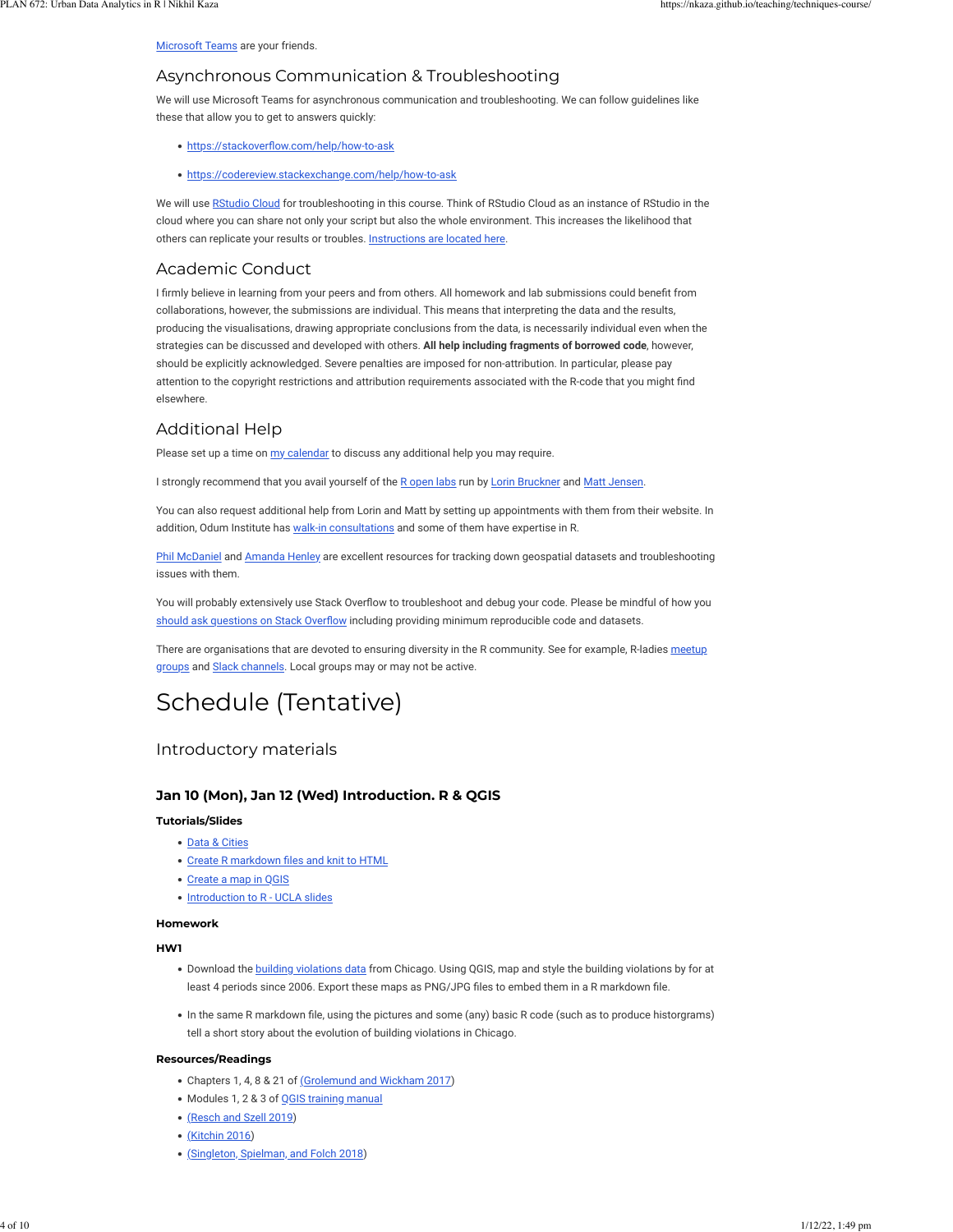### **Jan 19 (Wed) Using Git and Github**

This week is coordinated with PLAN 372.

### **Jan 24 (Mon), Jan 26 (Wed), Jan 31 (Mon) Exploratory Data Analysis & Visualisation**

#### **Tutorials/Slides**

• [Starting with tidyverse & ggplot](https://nkaza.github.io/post/exploratory-data-analysis-visualisation/)

#### **Homework**

#### **HW 2**

In the tutorial, we used data for O $_3$ , a Criteria Air Polluatant (CAP). In this homework perform similar analysis for NO $_2$ , another CAP. For this you will need to download the data from [EPA](https://aqs.epa.gov/aqsweb/airdata/download_files.html) and clean it.

You will need to tell a story about this pollutant and its distribution (in various senses). You may consider the following questions to structure your anlayses. In no way, these are exhaustive. Feel free to tell the story that interests you.

- $\bullet$  How many sensors are measuring NO<sub>2</sub>?
- $\bullet$  Of what percentage of the year are the NO<sub>2</sub> sensors active? Where are the sensors that are not active? Map them.
- $\bullet$  How does the geographical distribution of NO<sub>2</sub> AQI differ from that of O<sub>3</sub>
- Which cities (CBSA, not counties) are worst affected by  $NO_2$ ?
- . Does the spatial extent of the CBSA matter? (i.e. if you use the 2000 definitions of MSA vs 2018 definitions of CBSA does your conclusions change? Hint: Modifiable Areal Unit Problem)
- $\bullet\,$  Is there a correlation between NO $_2$  and O $_3?$  Do different correlations matter? (i.e. correlations among AQIs of  $NO<sub>2</sub>$  and  $O<sub>3</sub>$  at site level, vs correlation of days AQI>100 at CBSA level etc.)
- . What does the scatterplot look like? What does facetting the scatter plot by state tell us (pick 5 or so states)?
- !"Link this with other data (temperature, population etc.)? Where to acquires these datasets? How to link them?

#### **Other Deliverables**

. Assignment 1 proposal due on Wiki in Sakai by Friday 6 PM. Groups finalised. The proposal consists of 2-3 paragraphs and consists of the problem statement, concepts you will bring to bear and why it is important. It is posted so that everyone else has access and knowledge of the projects that your peers are working on. The proposal is posted on the wiki, on individual pages.

#### **Resources/Readings**

- Chapters 7 & 9-16 of [\(](https://r4ds.had.co.nz/)[Grolemund and Wickham 2017\)](https://nkaza.github.io/teaching/techniques-course/#ref-grolemundDataScience2017)
- [\(](http://dx.doi.org/10.1198/jcgs.2009.07098)[Wickham 2010\)](https://nkaza.github.io/teaching/techniques-course/#ref-layered-grammar)
- ([Tufte 2001\)](https://nkaza.github.io/teaching/techniques-course/#ref-tufteVisualDisplayQuantitative2001)

#### **Feb 2 (Wed), Feb 7 (Mon), Feb 9 (Wed) Maps & Flows**

#### **Tutorials/Slides**

!"[Geospatial Data in R](https://nkaza.github.io/post/geospatial-data-in-r/)

#### **Homework**

#### **HW 3**

Download the motor vehicle traffic collisions data from [NYC Open data portal](https://data.cityofnewyork.us/Public-Safety/Motor-Vehicle-Collisions-Crashes/h9gi-nx95).

Answer the following questions

- . Which locations have high incidences of traffic collisions?
- . How are these high traffic collisions locations different at different times of the day?
- !"What are the most frequent casues of collisions and how do they differ by location, time of the day and day of the week?
- . Visualise the correlation between home values in a block group and traffic collisions and tell a story.

#### **Resources/Readings**

• Chapters 1-8 [\(](https://geocompr.robinlovelace.net/)[Lovelace, Nowosad, and Muenchow 2019\)](https://nkaza.github.io/teaching/techniques-course/#ref-lovelaceGeocomputation2019)

### **Feb 14 (Mon), Feb 16 (Wed) Scraping Web for (Un)Structured Data**

#### **Tutorials/Slides**

- . [Using Census APIs](https://nkaza.github.io/post/2020-01-12-using-tidycensus/)
- **.** [Scraping Structured Data from Google](https://nkaza.github.io/post/using-google-api-for-planning/) | [Alternate tutorial with OSM](https://nkaza.github.io/post/2020-02-12-extracting-data-from-openstreetmap/)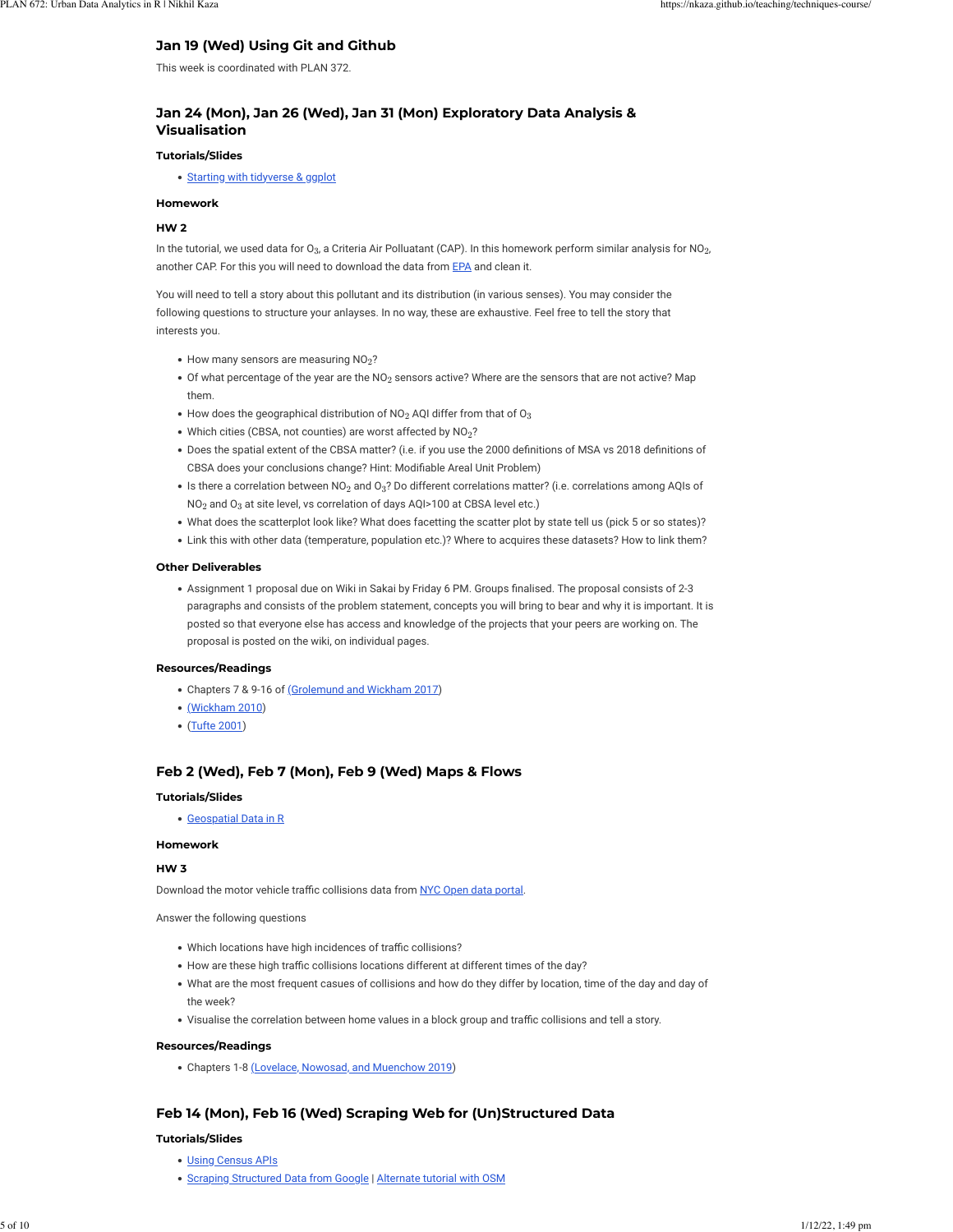### · [Unstructured Data](https://nkaza.github.io/post/2020-02-04-scraping-craigslist-posts/)

#### **Homework**

#### **HW 4**

Scrape Craigslist for houses available for rent in the Triangle and the Triad area. Using Google places, for each of those houses, extract different amenities (coffee shops, hospitals etc.) and construct a [Walk Score](https://www.walkscore.com/methodology.shtml) like index for each listing. Tell a story about these indices (e.g. choice of amenities conditioning the results or spatial variation etc.)

#### **Resources/Readings**

- [\(](http://www.r-datacollection.com/bookmaterials.html)[Munzert et al. 2014](https://nkaza.github.io/teaching/techniques-course/#ref-munzertAutomatedDataCollection2014a))
- [\(](https://doi.org/10.1080/01944363.2014.980439)[Schweitzer 2014\)](https://nkaza.github.io/teaching/techniques-course/#ref-schweitzerPlanningSocialMedia2014)
- . [\(](https://doi-org/10.1177/0739456X16664789)[Boeing and Waddell 2017\)](https://nkaza.github.io/teaching/techniques-course/#ref-boeingNewInsightsRental2017)

#### **Feb 21 (Mon) Assignment 1 Presentations**

### Analytical Techniques

### **Feb 23 (Wed), Feb 28 (Mon) Analysing Text**

#### **Tutorials/Slides**

- . [Matching Messy Texts](https://nkaza.github.io/post/matching-messy-texts/)
- . [Sentiment Analysis of Emails](https://nkaza.github.io/post/analysing-free-form-text/)

#### **Homework**

#### **HW 5**

In this week's homework, I want you to analyse tweets in/referencing a city of your choice (e.g. Chicago). You are welcome to use a package that makes this easy for you such as twitteR or rtweet. However, you will need to set up a developer account and acquire credentials. (Hint: You may follow this [tutorial](https://rpubs.com/eduRodrigues/RetrievingTweets)). The key tasks are think through the following issues and write a story.

- . Analyse the sentiments of the tweets
- . Think through how the sentiments are changing
- . Do official accounts (such as @cta and @cta311) differ in the tweets compared to general public?
- !"How prevalent is the location information in the tweets? i.e. Are the tweets useful to planners to pin point issues and track them?
- !"Is twitter a useful mechanism to identify prevalence of sexual assault in public spaces such as transit?

As usual, you are welcome to choose the scope and the above are not meant to be exhaustive.

Note that you will need to use your own credentials and submitting them using a Rmd file might reveal them to me and to your classmates. To prevent this, I am asking you to only submit an html file.

#### **Resources/Readings**

- [\(](https://www.tidytextmining.com/)[Boeing 2019](https://nkaza.github.io/teaching/techniques-course/#ref-boeingUrbanSpatialOrder2019))
- . [\(](http://dx.doi.org/10.1111/rsp3.12292)[Chen, Silva, and Reis In press\)](https://nkaza.github.io/teaching/techniques-course/#ref-chenMeasuringPolicyDebateInpress)

#### **Mar 2 (Wed), Mar 7 (Mon) Networks**

#### **Tutorials/Slides**

- . [Network Analysis of Bikeshare systems](https://nkaza.github.io/post/analysing-urban-neworks/)
- . [Spatial Relationships as Networks](https://nkaza.github.io/post/using-network-ananlysis-to-identify-clusters-of-deprivation/)

#### **Homework**

#### **HW 6**

An input output table is a square matrix with rows representing originating industry sector and columns representing destination industry sector. The value in each cell represents the flow from one sector to another. The higher the number, the more tightly connected the two industries are.

Download the Multi-Regional Input Output Matrix for China from [\(](https://www.nature.com/articles/sdata2018155)[Mi et al. 2018](https://nkaza.github.io/teaching/techniques-course/#ref-miMultiregionalInputoutputTable2018))

In this example, each node would be a combination of region-industry and the weight on the link is the interaction (flows) between the two nodes. There are 30 regions and 30 industries, so the full graph could potentially have 900 nodes and 810000 links (lot of them have zero or near zero weights). Note that this matrix is not symmetric and the diagonal elements are non-zero

Do some data cleaning and explicitly convert the matrix to graph/network. In particular, be explicit about thresholds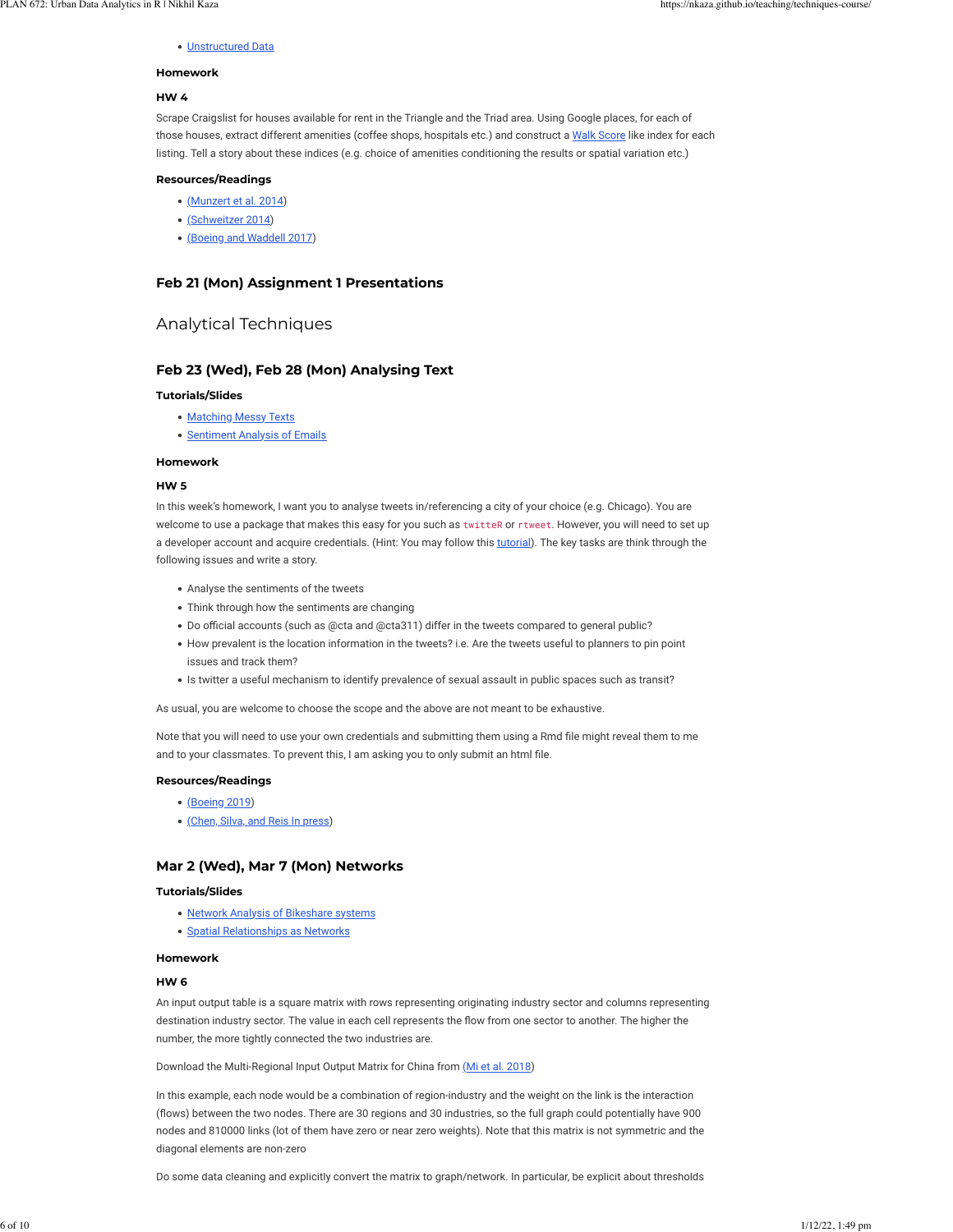that you will use to include the links in your network.

Tell a story about this network, by looking at (but not limited to) the following questions.

- 1. Identify the central region-industries in the entire network by constructing a betweenness centrality score. What can you conclude about the spatio-economic structure of China from these.
- 2. What other centrality measures are appropriate for this network and why?
- 3. Partition this network into communities using at least two different community detection algorithms. Do these results make intuitive sense?
- 4. Pick a subset of industries in your favourite region and create a subgraph of all the region-industries they are linked to. Identify the potential disrupters of this subgraph. Are these different from considering the entire flow pattern?
- 5. What is the relationship with this industry network with other network (labor markets, migration flows, road infrastructure etc.). Are there any connections you can draw? For this, you may have to scour the web for different datasets. Some of your classmates who are Mandarin speakers are probably better suited for this task. Again none of these are mandatory.

#### **Other Deliverables**

• Assignment 2 proposal due on Wiki in Sakai by Friday 6 PM. Groups finalised. The proposal consists of 2-3 paragraphs and consists of the problem statement, concepts you will bring to bear and why it is important. It is posted so that everyone else has access and knowledge of the projects that your peers are working on. The proposal is posted on the wiki, on individual pages.

#### **Resources/Readings**

- [\(](https://doi.org/10.1007/s41109-019-0189-1)[Boeing 2019](https://nkaza.github.io/teaching/techniques-course/#ref-boeingUrbanSpatialOrder2019))
- [\(](https://doi.org/10.1371/journal.pone.0166083)[Nelson and Rae 2016](https://nkaza.github.io/teaching/techniques-course/#ref-nelsonEconomicGeographyUnited2016))
- [\(](https://doi.org/10.1177/0160017620946082)[Kaza and Nesse 2021\)](https://nkaza.github.io/teaching/techniques-course/#ref-kazaCharacterizingRegionalStructure2021)

#### **Mar 9 (Wed), Mar 21 (Mon) Analysing Raster Datasets**

#### **Tutorials/Slides**

- **.** [Basic Raster Analysis in R](https://nkaza.github.io/post/2020-02-27-basic-raster-operations-in-r/)
- [Urban Landscape Metrics](https://nkaza.github.io/post/urban-morphology-landscape-metrics/)
- . [Land Suitability Analysis](https://nkaza.github.io/post/land-suitabilty-with-ahp-wlc/)

#### **Homework/Deliverables**

#### **HW 7**

Improve the land suitability analysis for locating a landfill in Durham County. For example, you can pick a non-trivial subset of the following

- 1. By explicitly accounting for Environmental Justice criteria (this is mandatory for everyone)
- 2. By having a hierarchy of criteria and using the AHP process. e.g. Environmental, Social, Institutional at upper level and within each of those have multiple sub criteria (for e.g. poverty rates, minority population etc. are part of Social). Please make sure to ensure consistency using the AHP process
- 3. By including soil characteristics from USGS ([https://nrcs.app.box.com/v/soils\)](https://nrcs.app.box.com/v/soils)
- 4. By accounting for size of the site.
- 5. By accounting for cost of parcel assembly.
- 6. By accounting for the fact that some highways are limited access highways and can only be acccessed at the interchanges.

#### **Other Deliverables**

!"Final term paper proposal due on Wiki in Sakai by Friday 6 PM. The proposal is no more than 2 pages and should include succinctly, the research questions, datasets that are being used and the appropriateness of analytical techniques to the research question and the datasets. You should have acquired the datasets and performed exploratory analyses before submitting the proposal. The proposal should demonstrate both suitability and feasibility.

#### **Resources/Readings**

- . [\(](https://doi.org/10.1016/j.landurbplan.2015.03.008)[McCarty and Kaza 2015](https://nkaza.github.io/teaching/techniques-course/#ref-mccartyUrbanFormAir2015))
- . [\(](https://doi.org/10.1016/j.landurbplan.2015.02.001)[Watson and Hudson 2015](https://nkaza.github.io/teaching/techniques-course/#ref-watsonRegionalScaleWind2015))
- . [\(](https://doi.org/10.3390/geosciences8080275)[Rincón, Khan, and Armenakis 2018](https://nkaza.github.io/teaching/techniques-course/#ref-rinconFloodRiskMapping2018))

#### **Mar 21 (Mon) Dimensionality Reduction**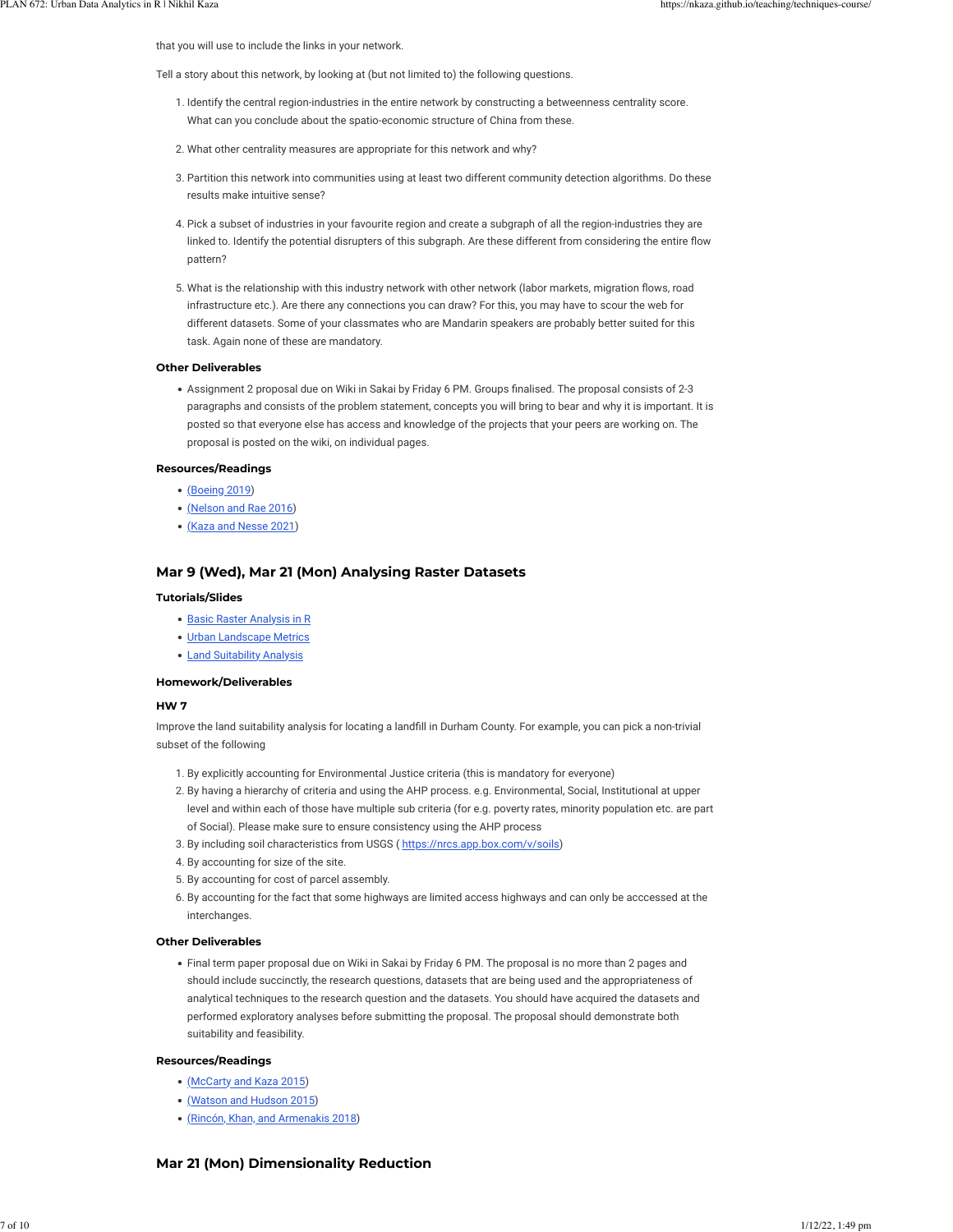#### **Tutorials/Slides**

#### **Homework**

• [HW7 Posted]

#### **Resources/Readings**

- . [\(](https://doi.org/10.1068/b32155)[Frenkel and Ashkenazi 2008\)](https://nkaza.github.io/teaching/techniques-course/#ref-frenkelMeasuringUrbanSprawl2008)
- [\(](https://www.tandfonline.com/doi/full/10.1080/17549170801903496)[Clifton et al. 2008\)](https://nkaza.github.io/teaching/techniques-course/#ref-cliftonQuantitativeAnalysisUrban2008)
- !"[\(](https://doi.org/10.5198/jtlu.2019.1472)[Golan et al. 2019\)](https://nkaza.github.io/teaching/techniques-course/#ref-golanGenderedWalkabilityBuilding2019)

#### **Mar 28 (Mon), Mar 30 (Wed) Supervised Classification with Trees and Forests**

#### **Tutorials/Slides**

. [Classifying Remote Sensing Images](https://nkaza.github.io/post/machine-learning-for-remote-sensing/)

#### **Homework**

#### **HW 8**

Efforts to protect development along the coast through the placement of coastal protection infrastructure have fundamentally changed the composition of shorelines along the U.S. coast (Gittman et al. 2015). Coastal protection infrastructure, also called shoreline armoring, are physical structures typically made of rock or concrete that are placed along ocean-facing and inland shorelines in order to either (a) offer protection from storm surges and flooding, or (b) stabilize coastal land and halt erosion. Examples of these types of structures include seawalls, riprap, rock revetments, and bulkheads. These protections rarely accomplish their goals. Despite this, owners (including govts.) continue to invest in this infrastructure.

In this homework, I want you to test the efficacy of different predictive (non-linear) model of whether or not a parcel is armored or not. The data set is coastal parcels for two counties in FL (posted in Sakai), which contains the variable type that refers to whether th parcel is armored or not. TYou have a wide range of options with regards to the predictors. You are welcome to construct additional predictors by taking advantage of the parcel boundaries and location (such as distance to highway interchange or size of the parcel etc.). Make sure that report on your preferred predictive model based on different accuracy statistics and validation. What are the most important/useful predictors?

#### **Readings/Resources**

- . [\(](https://doi-org/10.1177/0042098018789054)[Reades, De Souza, and Hubbard 2019\)](https://nkaza.github.io/teaching/techniques-course/#ref-readesUnderstandingUrbanGentrification2019)
- [\(](https://doi-org/10.1371/journal.pone.0107042)[Stevens et al. 2015\)](https://nkaza.github.io/teaching/techniques-course/#ref-stevensDisaggregatingCensusData2015)
- [\(](https://doi-org/10.1177/0265813516659286)[Tribby et al. 2017](https://nkaza.github.io/teaching/techniques-course/#ref-tribbyAnalyzingWalkingRoute2017))

#### **Apr 4 (Mon), Apr 6 (Wed) Clustering & Unsupervised Classification**

#### **Tutorials/Slides**

- . [Mapping Crime Clusters in Manchester](https://nkaza.github.io/post/cluster-detection-in-point-data/)
- . Unsupervised Classification of Non-spatial Data

#### **Homework/Deliverables**

#### **HW 9**

[Frank Baumgartner's](https://fbaum.unc.edu/) most recent book is *Suspect Citizens* (Cambridge, 2018), focusing on racial differences in the outcomes of routine traffic stops. In this homework, I want you to analyse a small portion of the summary dataset (by police agency), I acquired from him, to identify clusters of patterns. You are welcome to choose a subset of the variables, but you should pick at least some "Stop" and "Search" variables such as "Total stops" and "Total number of searches of Hispanic drivers." Noting that the data is from different years, construct a reasonable 'cross-sectional' dataset and tell a compelling story about the nature of traffic stops in the United States. The dataset, along with the code book is posted on Sakai.

#### **Resources/Readings**

- [\(](https://doi.org/10.1177/0739456X05283254)[Bates 2006\)](https://nkaza.github.io/teaching/techniques-course/#ref-batesDoesNeighborhoodReally2006)
- . [\(](https://doi.org/10.1016/j.jue.2005.10.003)[Clapp and Wang 2006](https://nkaza.github.io/teaching/techniques-course/#ref-clappDefiningNeighborhoodBoundaries2006))
- . Chapters 7 & 9 [\(Bivand, Pebesma, and Gómez-Rubio 2013](https://nkaza.github.io/teaching/techniques-course/#ref-bivandAppliedSpatialData2013))

## **Apr 11 (Mon), Apr 13 (Wed) Neural Networks & Deep Learning**

#### **Tutorials/Slides**

#### **Homework**

• [HW 10 Posted]

### **Readings/Resources**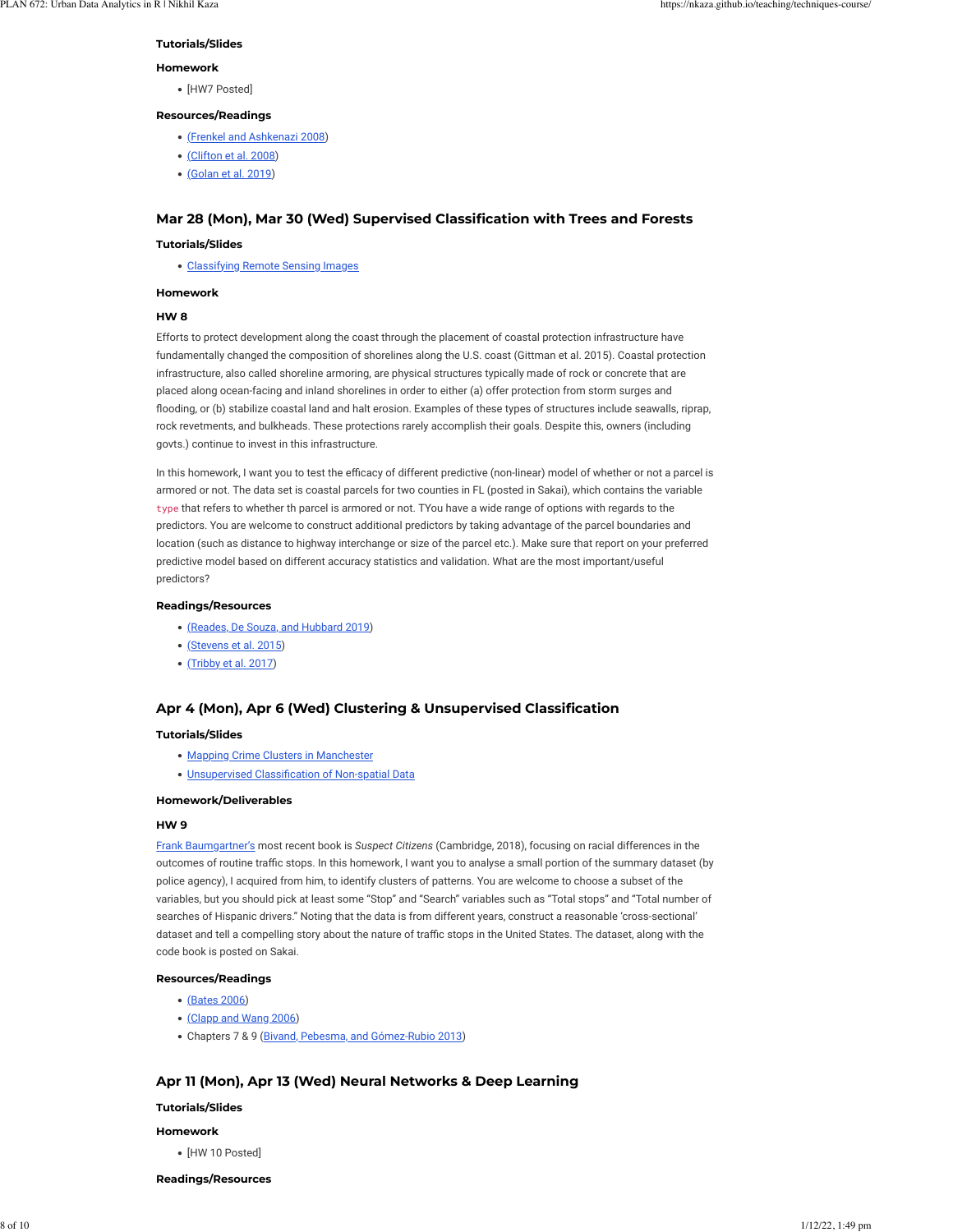- Chapters 1-5 [\(](https://www.manning.com/books/deep-learning-with-r)[Chollet and Allaire 2018\)](https://nkaza.github.io/teaching/techniques-course/#ref-cholletDeepLearning2018)
- [\(](https://doi.org/10.1073/pnas.1700035114)[Gebru et al. 2017](https://nkaza.github.io/teaching/techniques-course/#ref-gebruUsingDeepLearning2017))
- [\(](https://arxiv.org/abs/1807.07155)[Law, Brooks, and Russell 2019](https://nkaza.github.io/teaching/techniques-course/#ref-lawTakeLookUsing2019a))

## **Apr 18 (Mon), Apr 20 (Wed) Individual Work on Assignment 3**

## **Apr 25 (Mon), Apr 27 (Wed) Assignment 3 Presentations (subject to change based on exam day)**

## References

Bates, Lisa K. 2006. "Does Neighborhood Really Matter?: Comparing Historically Defined Neighborhood Boundaries with Housing Submarkets." *Journal of Planning Education and Research* 26 (1): 5–17. [https://doi.org/10.1177](https://doi.org/10.1177/0739456X05283254) [/0739456X05283254.](https://doi.org/10.1177/0739456X05283254)

Bivand, Roger S., Edzer Pebesma, and Virgilio Gómez-Rubio. 2013. *Applied Spatial Data Analysis with R*. 2nd ed. 2013 edition. New York Heidelberg Dordrecht London: Springer.

Boeing, Geoff. 2019. "Urban Spatial Order: Street Network Orientation, Con\_guration, and Entropy." *Applied Network Science* 4 (1): 1–19. [https://doi.org/10.1007/s41109-019-0189-1.](https://doi.org/10.1007/s41109-019-0189-1)

Boeing, Geoff, and Paul Waddell. 2017. "New Insights into Rental Housing Markets Across the United States: Web Scraping and Analyzing Craigslist Rental Listings." *Journal of Planning Education and Research* 37 (4): 457–76. [https://doi.org/10.1177/0739456X16664789.](https://doi.org/10.1177/0739456X16664789)

Chen, Yiqiao, Elisabete A. Silva, and José P. Reis. In press. "Measuring Policy Debate in a Regrowing City by Sentiment Analysis Using Online Media Data: A Case Study of Leipzig 2030." *Regional Science Policy & Practice*, In press. <https://doi.org/10.1111/rsp3.12292>.

Chollet, Francois, and J. J. Allaire. 2018. *Deep Learning with R*. 1 edition. Shelter Island, NY: Manning Publications. Clapp, John M., and Yazhen Wang. 2006. "Defining Neighborhood Boundaries: Are Census Tracts Obsolete?" *Journal of Urban Economics* 59 (2): 259–84. https://doi.org/<http://dx.doi.org/10.1016/j.jue.2005.10.003>.

Clifton, Kelly, Reid Ewing, Gerrit-Jan Knaap, and Yan Song. 2008. "Quantitative Analysis of Urban Form: A Multidisciplinary Review." *Journal of Urbanism: International Research on Placemaking and Urban Sustainability* 1 (1): 17–45. [https://doi.org/10.1080/17549170801903496.](https://doi.org/10.1080/17549170801903496)

Frenkel, Amnon, and Maya Ashkenazi. 2008. "Measuring Urban Sprawl: How Can We Deal with It?" *Environment and Planning B: Planning and Design* 35 (1): 56–79.<https://doi.org/10.1068/b32155>.

Gebru, Timnit, Jonathan Krause, Yilun Wang, Duyun Chen, Jia Deng, Erez Lieberman Aiden, and Li Fei-Fei. 2017. "Using Deep Learning and Google Street View to Estimate the Demographic Makeup of Neighborhoods Across the United States." *Proceedings of the National Academy of Sciences* 114 (50): 13108–13. [https://doi.org/10.1073](https://doi.org/10.1073/pnas.1700035114) [/pnas.1700035114.](https://doi.org/10.1073/pnas.1700035114)

Golan, Yael, Nancy Wilkinson, Jason M. Henderson, and Aiko Weverka. 2019. "Gendered Walkability: Building a Daytime Walkability Index for Women." *Journal of Transport and Land Use* 12 (1). [https://doi.org/10.5198](https://doi.org/10.5198/jtlu.2019.1472) [/jtlu.2019.1472](https://doi.org/10.5198/jtlu.2019.1472).

Grolemund, Garrett, and Hadley Wickham. 2017. *R for Data Science*. First. Sebastapol, CA: O' Reilly. [http://r4ds.had.co.nz/.](http://r4ds.had.co.nz/)

Kaza, Nikhil, and Katherine Nesse. 2021. "Characterizing the Regional Structure in the United States: A County-based Analysis of Labor Market Centrality." *International Regional Science Review* 44 (5): 560–81. [https://doi.org/10.1177](https://doi.org/10.1177/0160017620946082) [/0160017620946082](https://doi.org/10.1177/0160017620946082).

Kitchin, Rob. 2016. "The Ethics of Smart Cities and Urban Science." *Philosophical Transactions. Series A, Mathematical, Physical, and Engineering Sciences* 374 (2083). [https://doi.org/10.1098/rsta.2016.0115.](https://doi.org/10.1098/rsta.2016.0115) Law, Stephen, Piage Brooks, and Chris Russell. 2019. "Take a Look Around: Using Street View and Satellite Images to Estimate House Prices." *ACM Transactions on Intelligent Systems and Technology (TIST)* 10 (5). [https://dl.acm.org](https://dl.acm.org/doi/abs/10.1145/3342240) [/doi/abs/10.1145/3342240.](https://dl.acm.org/doi/abs/10.1145/3342240)

Lovelace, Robin, Jakub Nowosad, and Jannes Muenchow. 2019. *Geocomputation with R*. 1 edition. Boca Raton: Chapman and Hall/CRC. <https://geocompr.robinlovelace.net/>.

McCarty, J., and N. Kaza. 2015. "Urban Form and Air Quality in the United States." *Landscape and Urban Planning* 139: 168–79. [https://doi.org/10.1016/j.landurbplan.2015.03.008.](https://doi.org/10.1016/j.landurbplan.2015.03.008)

Mi, Zhifu, Jing Meng, Heran Zheng, Yuli Shan, Yi-Ming Wei, and Dabo Guan. 2018. "A Multi-Regional Input-Output Table Mapping China's Economic Outputs and Interdependencies in 2012." *Scientific Data* 5 (1): 1-12. [https://doi.org](https://doi.org/10.1038/sdata.2018.155) [/10.1038/sdata.2018.155](https://doi.org/10.1038/sdata.2018.155).

Munzert, Simon, Christian Rubba, Peter Meißner, and Dominic Nyhuis. 2014. *Automated Data Collection with R: A Practical Guide to Web Scraping and Text Mining*. 1 edition. Chichester, West Sussex, United Kingdom: Wiley. Nelson, Garrett Dash, and Alasdair Rae. 2016. "An Economic Geography of the United States: From Commutes to Megaregions." *PLOS ONE* 11 (11): e0166083. [https://doi.org/10.1371/journal.pone.0166083.](https://doi.org/10.1371/journal.pone.0166083) Reades, Jonathan, Jordan De Souza, and Phil Hubbard. 2019. "Understanding Urban Gentrification Through Machine Learning." *Urban Studies* 56 (5): 922–42.<https://doi.org/10.1177/0042098018789054>. Resch, Bernd, and Michael Szell. 2019. "Human-Centric Data Science for Urban Studies." *ISPRS International Journal*